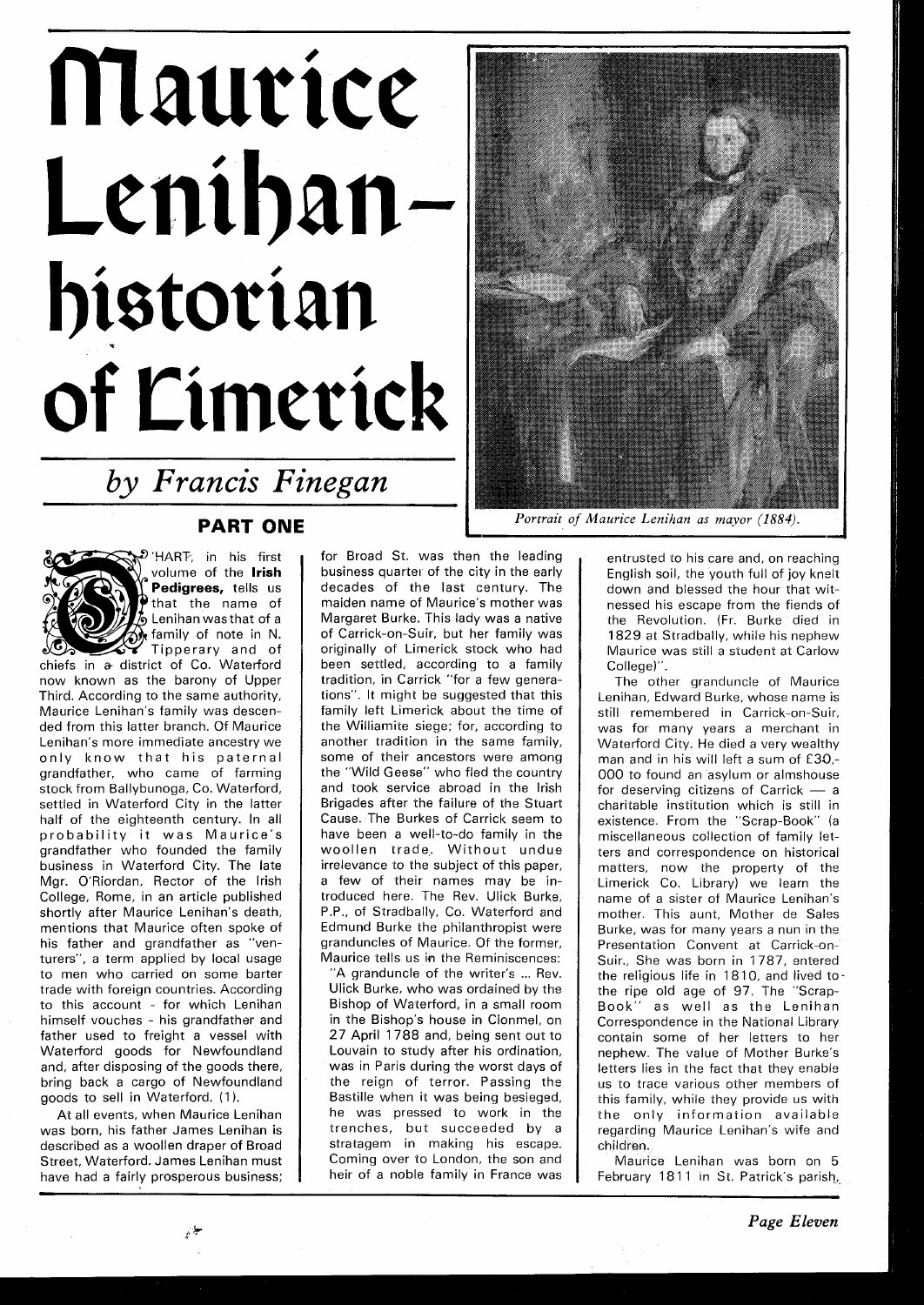wine-coloured board and fastened on the wall between the parlour window and the front door: **"Catherine Shanny, licensed to sell beer, wine and spirits to be consumed on the premises".** 

The Abbey fishermen on the way upstream rarely passed the door of this old public house. It was usual to see a pair of brecauns pulled up on the grassbelow the pub. Fishing rods resting against the gable, told their own tales:

"The rods at the thatch And the door on the latch".

The decline in the fortunes of the pub set in when three salmon anglers were drowned in February 1930, only a few months after the Abbey fishermen had been forced off the river for ever. Soon all traces of the house disappeared. But fond memories of the old tavern have been preserved in two poems written after its dissolution.

Following a visit to the spot where the pub had stood one writer recalled the old place in these lines:

"This is the spot where Shanny's stood,

By the stream near Plassey Wood. Here, where the three sisters toiled, The nettles now grow, dark and wild.

No trace of thatch or garden bright, No friendly sounds or becks, No clink of glass is heard within, Nor Kate's shrill voice above the din.

No voices in the evening air, Linger in this place so bare, Nothing but this mouldering mound To mark the pub on Plassey's ground".

Two verses from another poetic epitaph of Shanny's "An Old Angler's Dream", convey all the sadness and nostalgia for Plassey and its pub in | 'Well, boys, are ye coming in?"". times past:

"I oft-times think as my days draw nigh

Of a pub near Plassey Mill,

Of a field and hedge, all blossom starred,

Where the anglers drank at will;

And when the dark would shroud the scene,

Hushing the merry din, Ann Shanny would look around and

ask: 'Well, boys, are ye coming in?'

Those memories cling as the waters ring

O'er the falls midst rocks and sand; Those islands small, past the Garrison Wall,

And the angler with rod in hand. As the salmon leaps and wild life peeps From shuttering rock and rill, I can hear Ann say, in her old dear way:



*Some Pennywell houses. (From a watercolour by Dorothy Stewart).* 

\$. k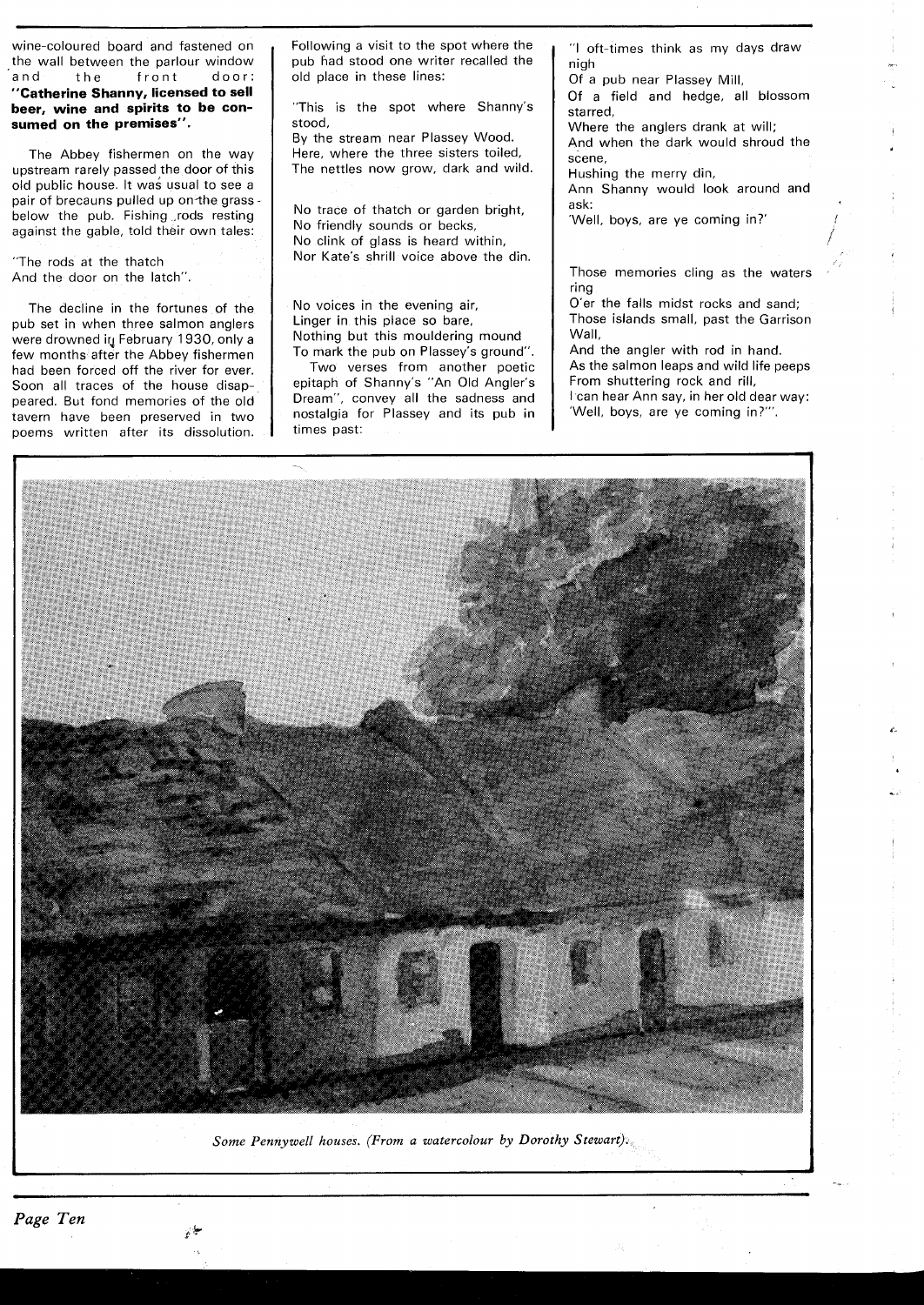Waterford, and was baptised in the Parish Church that formerly belonged to the Society of Jesus. His godfather at Baptism was Fr. Nicholas Foran, who later became Bishop of Waterford. Maurice was the eldest of a family of ten boys and five girls. He received his early education at a day school which was then attached to St. John's College. Of this school he tells us: "Strange as it may appear, Protestant boys were accustomed to resort to it for their education".

In 1823, Maurice was sent to Carlow College. "I entered", he says, "the College on 18 July 1823, with my brother Thomas, who died in less than two years afterwards - in February 1825. My father eccompanied us to the College from home, which we left on the previous evening (Friday) by Bianconi's car for Kilkenny, where we slept at the Bush Hotel that night and reached Carlow the next morning about 11 o'clock"., Some idea of Lenihan's career in Carlow College may be got from various entries in the College records of the period. He did not enter St. Patrick's as an ecclesiastical student, as has often been said. He entered the College as a laystudent, as is clear from the Report Books which deal exclusively with laystudents. Besides, his name never occurs in the lists of the ecclesiastical students. The error regarding this period of Lenihan's life may be due to the fact that, for many decades, past, St. Patrick's College (Carlow) has been a centre for ecclesiastical studies only. The College, \*however, in the early period of its existence catered expressly for lay-students also, and this department for lay-students in Lenihan's time is the parent of the present-day Knockbeg College.

From the report books of the College we can learn something of young Lenihan's tastes and progress in his studies. He showed marked ability in the classics and in modern languages (French and Italian). Mathematics were evidently not to his taste. Ironically enough, he showed no ability in History and eventually dropped the subject, as his masters must have considered it a waste of time for him. He was an enthusiastic member of the College Debating Society, and in his Reminiscences speaks of many of his contemporaries whose prowess as public speakers in later life was foreshadowed in those far off days. Chief among these were James Fintan Lalor and J.T. Devitt, who for many years was an outstanding figure in public life in Limerick. If Carlow boys of that period received every encouragement to train themselves in public speaking, it is no less true to say that they received a like stimulus to enable them to master the more difficult art of writing. In 1811 was inaugurated a College Magazine entitled **The Oracle,**  ,

\$

which was a symposium of the best essays written in the course of the year. The inaugural number of this magazine is the only one, apparently, that survives. In Lenihan's time, however, **The Oracle** was still flourishinq and, in a review of the first number of **The Carlow College Magazine** (issued in 1869), we are told by Lenihan: "It is about forty years since **The Oracle** enjoved its highest reputation under the distinguished editorship of the Revd. Edward Kinsella, then a Professor in the College ... At one o'clock each Sunday ... all the students, ecclesiastical and lay, assembled to hear read the best essays which **The Oracle** gave forth, with the running commentary of the gifted Editor". We cannot trace the names of the contributors, as each article is signed under a pseudonym. This in itself was an excellent plan as it encouraged all to participate in the competition to have their first literary efforts published.

Lenihan's merits as a classical scholar received a remarkable tribute of recognition when he was chosen out of all the student body to compose a Latin ode in honour of Bishop Doyle ("J.K.L.") when the latter returned from London after giving his memorable evidence before the British House of Lords. In a letter to William Francis Fitzpatrick some thirty years after the event, when Fitzpatrick was writinq the **History of the Life and Times of Dr. Doyle,** Lenihan gives us a description of the celebrations at Carlow College on the joyous occasion:-

"I well remember 1825, when Dr. Doyle returned from his examination in Parliament. We illuminated Carlow College in his honour; and at the annual academic exhibition in that year, I happened to be selected by Dr. Kinsella to write the contratulatory ode in honour and welcome of Dr. Doyle on his victory in the Lords ... The study hall was crowded to excess; many now numbered with the dead were there in the exuberance of joy inspired by the occasion. Dr. Doyle occupied a rich throne in the Academy Hall. As the boys of the lay college, a fine group of eighty, proceeded up the room and approached, his countenance was lighted up with extreme pleasure; and how well I remembered the noble expression which beamed from his eyes glistening with the light of genius and radiant with good humour, as I went on to discharge the honourable and gratifying duty I was chosen from my companions to perform. (Then follows a remarkable reminiscence of the great patriot bishop). On Sundays it was my custom to go into the Parish Church from the College<br>grounds to hear him preach. What a<br>preacher was he! How stately — how<br>pelame how impressive grounds to hear him preach. What a<br>preacher was he! How stately — how<br>solemn — how impressive — how<br>graped. The ferm of the graph and grand! The form of the apostle and

the patriot now, after the lapse of thirty years, is strongly impressed upon my mind, reminding one of the Chrysostoms, the Cyrils of Alexandria, or the Ambroses of the early aqes of the church. No one ever heard him on the altar of Carlow Church that would not wish to hear him again. And no one ever listened to his wonderful exhortations or more elaborate sermons without profit ... without being impressed by the majesty and power of his eloquence".

It was at Carlow Colleqe too that young Lenihan saw Daniel O'Connell for the first time. O'Connell was accompanied by Richard Lalor Sheil at the Leinster Provincial Meetinq for the promotion of the Catholic Emancipation Bill. The meeting was held in the Parish Church - apparently because no other suitable venue was obtainable. Lenihan again does not tell us how he managed to be present. In his Reminiscences he quotes the speech made by Sheil on the occasion, remarking that the speech in question is not to be found in the published edition of Sheil's speeches. Perhaps he had already decided upon his future career and persuaded an indulgent Rector to let him have the opportunity of testing his bent for journalism.

Another of Lenihan's memories of Carlow days may be permitted here ---<br>the story of Bishop Doyle and the plaster cast. It seems that a needy artist named Tournarelli had decided to try his luck by making a statue of the famous prelate. But how was he to get the Bishop to pose for the statue? Taking his luck in his hands, he asked for an audience of Dr. Doyle and, being ushered into his presence, fell upon his knees to explain as respectfully as possible the reason for his coming. The artist then explained that he was anxious, from patriotic motives,. to provide posterity with a true likeness of his Lordship. His Lordship, far from being impressed by the patriotism that inspired the request, just became angry instead. The unfortunate man, in desperation at the thought of losing forever any opportunity of having a likeness of his Lordship, straightway confessed that lower motives of a pecuniary nature were not unmixed with the loftier patriotic intention already expressed. Bishop Doyle was at once disarmed by the poor artist's candour and, with all the humility of the truly great, allowed Tournarelli to take a plaster cast of his face. This charming story, for some reason hiterto overlooked or rejected by the various biographers of J.K.L., is qiven at some length in the Reminiscences. Lenihan assures us that he heard it from Tournarelli himself at a soiree in the house of Timothy Nowlan, a bookseller of Carlow town, in 1828. He was only a boy of seventeen at the time and was to spend another three years at Carlow '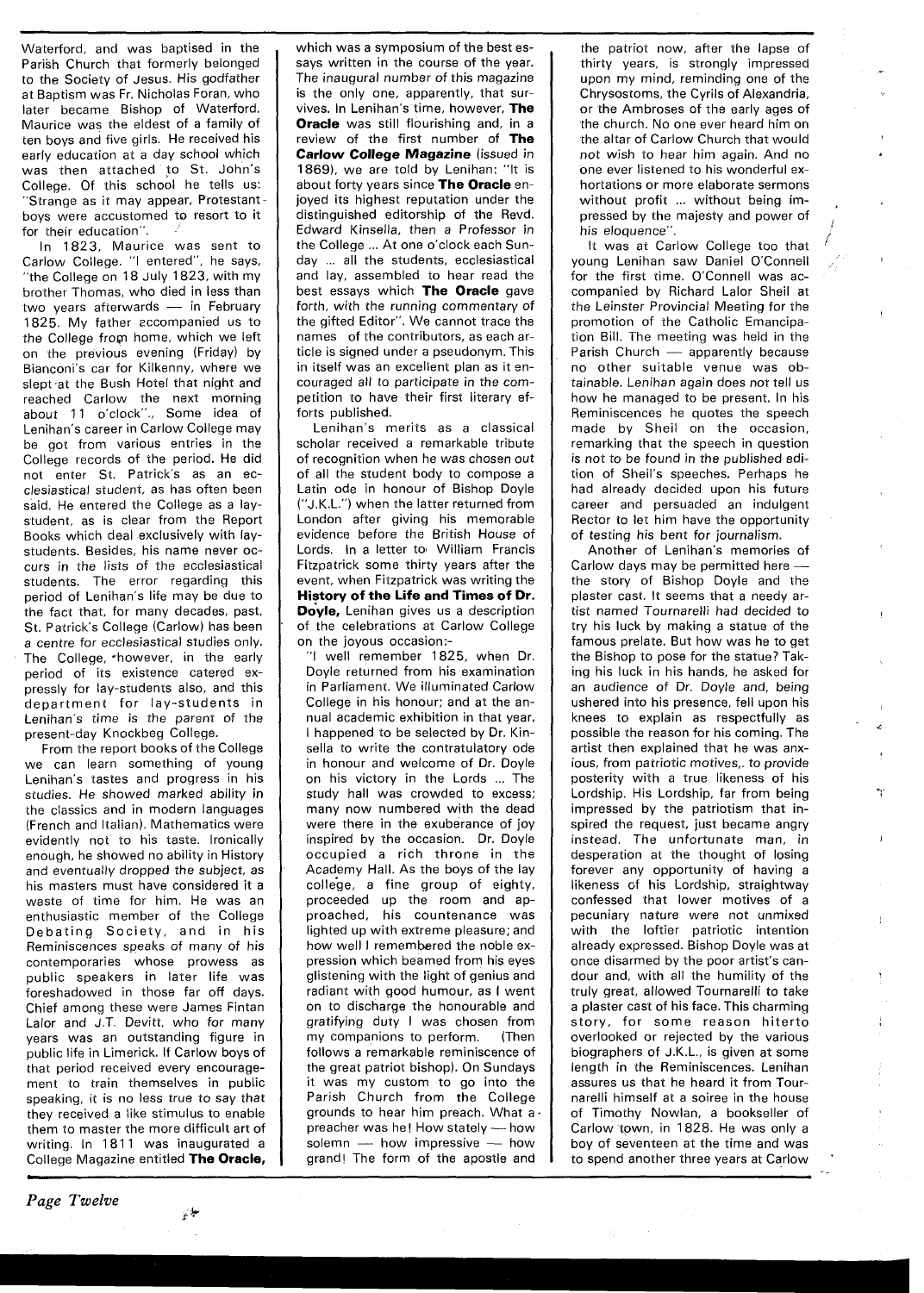

*Charles Bianconi at the time of his marriage.* 

## College.

Lenihan has much to say about Carlow College in the Reminiscences. Again and again he returns to the names of his former professors: Dr. Kinsella, Dr. Nolan, Dr. McSweeney, Dr. Cahill. The social side of Colleqe life is not neglected. He has much to say of the excellence of the plays; yet he does not seem to have taken part in them himself. His services as a member of the orchestra or as a solo player were in demand on such festive occasions. An entry in the Colleqe cash books records the purchase of violin strings by Maurice and his brother Thomas. We know that Maurice was a gifted musician, though it must be admitted that his reputation in this respect was later to be overshadowed by that of his more gifted son James Lenihan.

According to the Colleqe Records, Maurice Lenihan did not return, apparently, after mid term 1829. And yet the long obituary notice, written by his son for the **Reporter** & **Vindicator** of December 31, 1895; states: "When he had spent six years at Carlow, his

father died and the loss was a crisis which gave direction to his future career. He was one of a larqe number to provide for afrer an expensive education. Nevertheless he was kept at College for two years lonqer, when an accident turned him to journalism". Mgr. O'Riordan, who was the intimate friend of Maurice in his last years, states that he left Carlow Colleqe in 1831; and Maurice himself mentions in the Reminiscences rhat he left in his twentieth year. It seems most likely, then, that he spent eight years at Carlow; for if he left in 1829 he could hardly have failed to remember that year which will always be memorable for the passing into law of the Catholic Emancipation Bill. Nor would he have been likely to forget that it was the same year in which his father died at the early age of forty.

Lenihan's son has told us that it was an accident which rurned his father to journalism. Yet, it is more probable that he had quickly to make up his mind as to the means of earninq a livelihood; for there is evidence that the family

business had ceased to prosper after the death of Maurice's father. During the summer vacation of 1831, according to the obituary notice mentioned above, Maurice went to spend a holiday with a Mr. Hacket of Clonmel, a cousin of his and the editor of the **Tipperary Free Press.** The Summer Assizes were then in progress, and Mr. Hacket got his young visitor to help him in reporting and p;eparing materials for the paper. Young Lenihan showed an aptitude for the work and writing came easy to him. Mr. Hacket then persuaded Maurice that he was marked out for a successful career in journalism, so Maurice then and there decided to throw in his fortunes with the **Tipperary Free Press.** He remained with his cousin, however, only two years. From the start of his journalistic career, he seems to have acquired the gift of making and keeping friends. He could now speak as friend to friend to such a celebrity as Richard Lalor Sheil, whom he knew hitherto only by sight since the day he mitched school in Carlow. Michael Doheny and many more of those who were later to become known for their connection with the Young Ireland Movement were now being gradually added to his list of acquaintances. His work as a newspaper reporter brought him into contact with all classes of people. The leisurely progress of the Bianconi coach was conducive to conversation to while away the long hours of travel. He discussed the present and future of Ireland, and his companions on the journey reasoned about these things from what happened in the past. Gradually he acquired a rich store of local history and anecdote. To add to his knowledge he invariably sought out the oldest local inhabitant and acquired some of that local colour which he was to display to good effect in later years when he came to write his **magnum opus** the **History of Limerick.** The tragic story of Fr. Nicholas Sheehy of Clonmel, stories of the Raparrees, and many other stories of the past not quite so tragic were listened to at first hand. At the persuasion of some friends **Lenihan** left the **Tipperary Free Press** in 1833 and joined the staff of the **Waterford Chronicle** in the hope that his ability would have a better field and wider opportunities in his native city. The **Waterford Chronicle** had been in Catholic hands since 1826, just seven years previously, when it was acquired by the Barron brothers at a cost<br>of £3,000. Philip Barron was a well<br>known Gaelic Language enthusiast —<br>surely a phonomenon amongst jourof £3,000. Philip Barron was a well surely a phenomenon amongst journalists in the early decades of the last century. The management of the Waterford Chronicle, **I however**, did not long remain with Philip or his brother; for they had to close down to avoid a heavy action for libel threatened by some local magnate